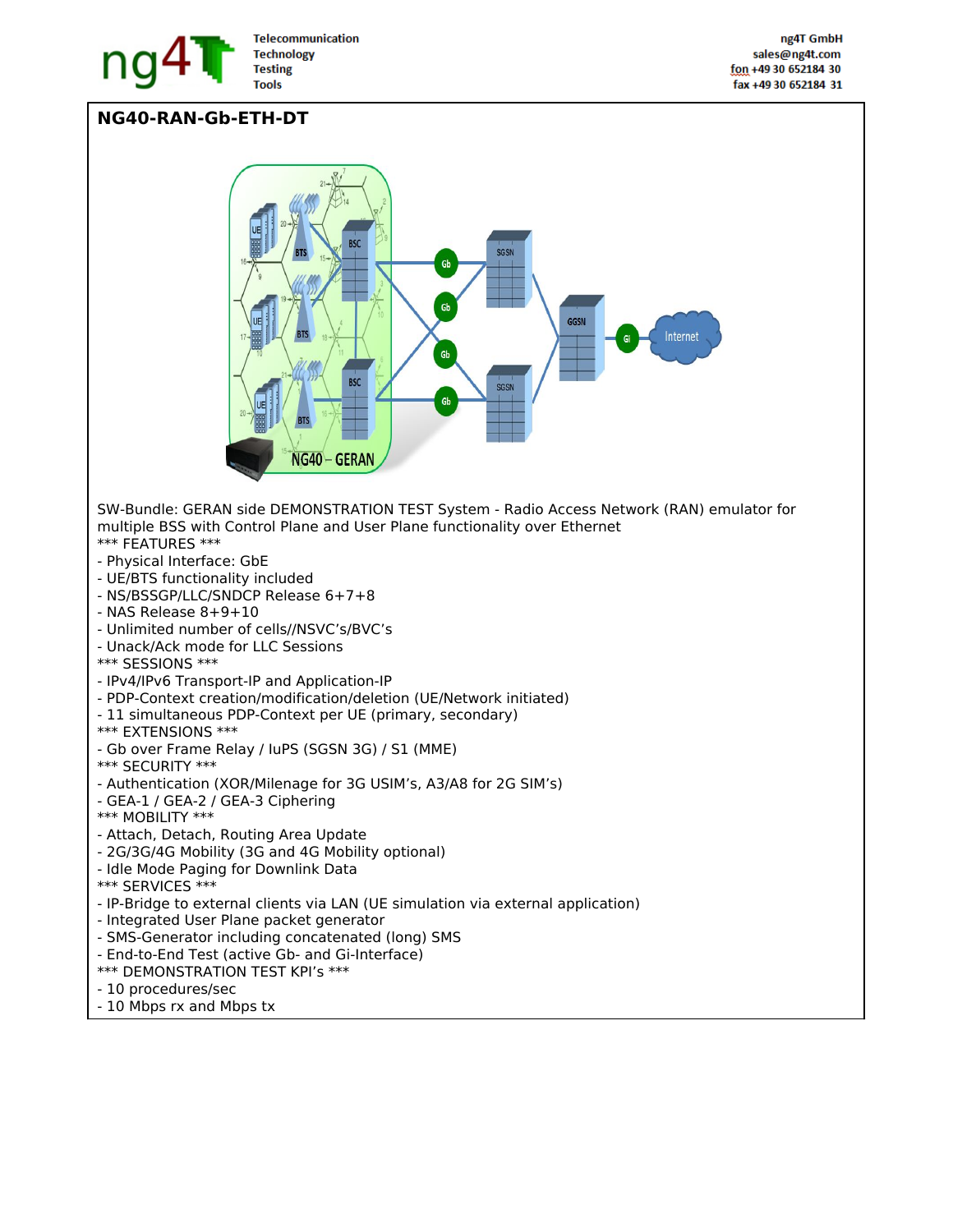

## **NG40-RAN-Gb-ETH-FT**